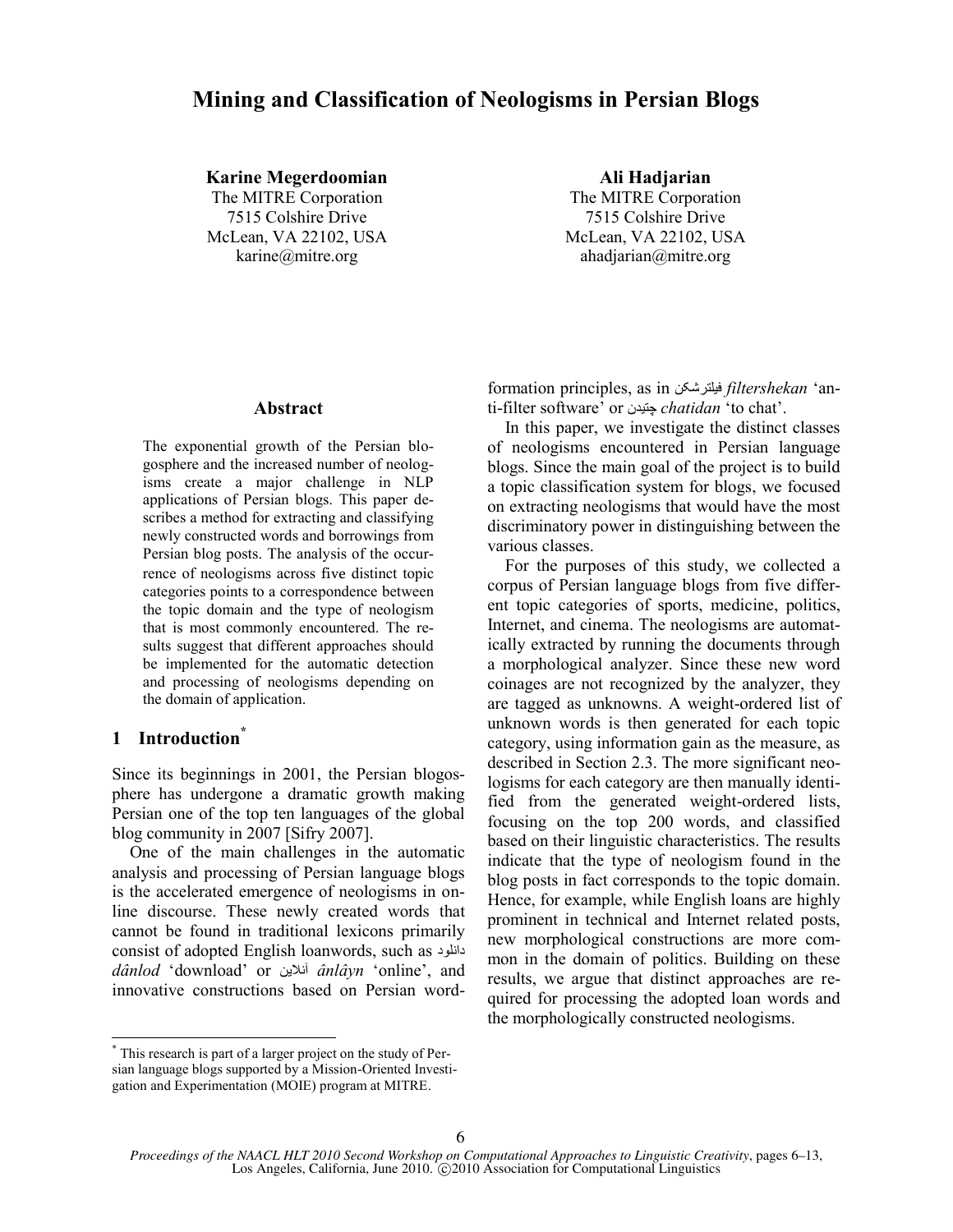## **2 Extraction Process**

## **2.1 Blog Data**

The blog data for this study comes from Blogfa<sup>1</sup>, a popular Persian blog hosting site. The topic index provided by Blogfa itself has allowed us to rapidly collect large amounts of blog data coming from topic categories of interest, by eliminating the need to manually label the data. Table 1 provides a list of the five topic categories used in this study, as well as the total number and the median size of the collected blogs for each. The table also includes the average number of words in each topic category. The blogs were collected in February 2010, starting with the most recent blog posted in each topic and moving back chronologically.

| topic category                           | # of<br>blogs | median<br>size | average<br># of words |
|------------------------------------------|---------------|----------------|-----------------------|
| Internet                                 | 497           | 14 kb          | 986                   |
| Cinema and theatre<br>(sinama va ta'atr) | 255           | 18 kb          | 1380                  |
| Political<br>$(siyasat-e-rooz)$          | 500           | $22$ kb        | 2171                  |
| Medical<br>(pezeshki)                    | 499           | $27$ kb        | 2285                  |
| <b>Sports</b><br>(varzes h)              | 498           | 19 kb          | 1528                  |

Table 1 – Topic categories of interest and the total number, median size, and average length of the collected blogs for each topic

### **2.2 Linguistic Parsing**

The collected documents are run through a Persian morphological parser that analyzes all word forms including compounds and provides a part of speech tag for the valid analyses [Amtrup 2003]. The morphological analyzer was developed for use in a Persian-English machine translation system and provides part of speech as well as all syntactically relevant inflectional features for a word [cf. Megerdoomian 2000]. The morphological formalism consists of a declarative description of rules utilizing typed feature structures with unification. The morphological analysis component takes advantage of a lexicon of about 40,000 entries in citation form that had been developed in the period of 1999-2002 for coverage of online news articles and includes nouns, adjectives, verbs, adverbs and

l

closed class items. In addition, there are about 5,000 common proper noun entities listed in the lexicon. After morphological analysis, dictionary lookup eliminates all erroneous analyses. Any element that is not successfully associated with a word in the lexicon is tagged as an unknown.

The current morphological analyzer has a coverage of 97% and an accuracy of 93% on a 7MB corpus collected from online news sources. The system fails to analyze conversational forms. Other unanalyzed tokens are mainly proper nouns and words missing in the lexicon.

## **2.3 Information Gain**

To automatically detect the most pertinent unknown terms per blog category, we employ an *information gain* (IG) based feature selection approach. IG's effectiveness as a feature selection measure for text topic categorization, the ultimate objective of this project, has been well studied [Yang and Pedersen 1997].

Information gain is a statistical measure for calculating the expected reduction in *entropy* [Mitchell 1997]. Entropy, a common measure in information theory, captures the impurity of a collection of examples relative to the intended classification. For a binary classification task, the entropy of a set of examples *E* is defined as:

$$
Entropy(E) = -p_+ \log_2 p_+ - p_- \log_2 p_-
$$

where  $p_{+}$  is the proportion of positive examples and  $p_{-}$  is the proportion of negative examples in *E*. Moreover, it is assumed that  $0\log_2 0$  is equal to zero. The discriminatory power of an attribute for a given class can then be measured by IG, which is the reduction in entropy caused by the partitioning of the data using that attribute. The IG for example set *E* and attribute *A* is defined as:

$$
IG(E, A) = Entropy(E) - \sum_{v \in Values(A)} \frac{|E_v|}{|E|} Entropy(E_v)
$$

where *Values*(*A*) represents the set of all possible values that attribute A can take on and  $E_y$  is the set of examples for which attribute *A* takes on value *v*. In this study, each attribute has a binary value which signifies the presence or absence of a given unknown term in the document. So for the purpos-

<sup>1</sup> www.blogfa.com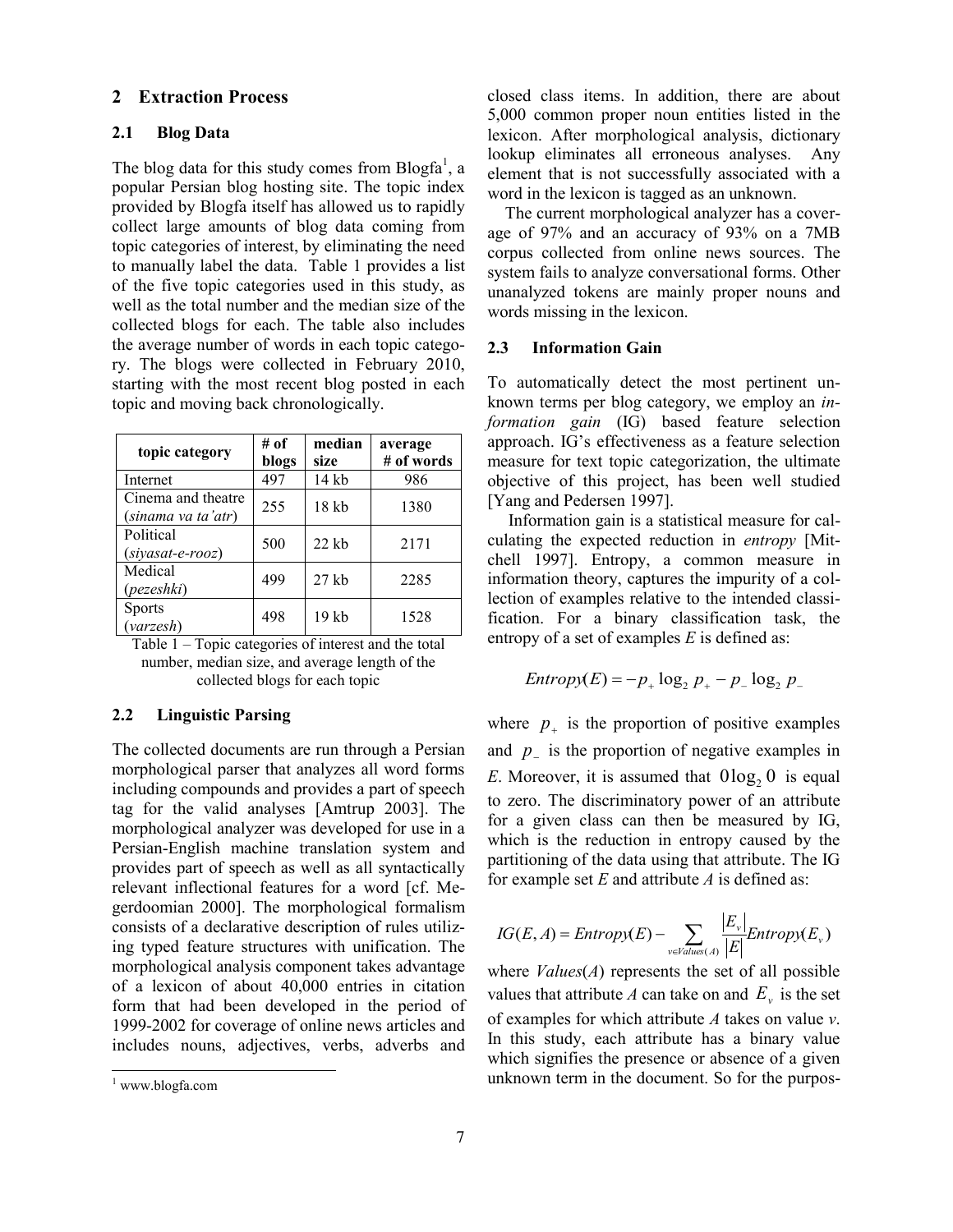es of this study, the above equation can be formulated as:

$$
IG(D,t) = Entropy(D) - \frac{|D_t|}{|D|} Entropy(D_t) - \frac{|\overline{D_t}|}{|D|} Entropy(\overline{D_t})
$$

where *D* is the set of all documents,  $t$  is a given term,  $D_t$  is the set of documents in which term  $t$ occurs, and  $D_t$  is the set of documents in which term *t* does not occur.

| <b>Translit.</b> | Weight   | <b>Translation</b> |
|------------------|----------|--------------------|
| vyndvz           | 0.100033 | Windows            |
| danlyd           | 0.080559 | download           |
| fayl             | 0.058319 | file               |
| karbran          | 0.051595 | users              |
| Java             | 0.048287 | Java               |
| klyk             | 0.048180 | click              |
| yahv             | 0.044999 | Yahoo              |
| nvkya            | 0.044807 | Nokia              |
| fIG              | 0.042718 | Flash              |
| mrvrgr           | 0.041374 | browser            |
| hk               | 0.041074 | hack               |
| msnJr            | 0.040853 | Messenger          |
| $C_{t}$          | 0.039987 | chat               |
| psvrd            | 0.039213 | password           |
| kd               | 0.035936 | code               |

Table 2 –The top weighted unknown terms for the Internet topic category and their associated information gain

Since the aim of feature selection for this paper is that of identifying the most pertinent unknown terms for each topic category, an additional constraint is imposed on the feature selection process. Here, for a term to be selected, it not only needs to have a high IG, but it needs to be present in a higher proportion of positive examples than the negative ones. This prevents the selection of terms that while are good descriptors of the negative class and thus carry a high IG, are not necessarily pertinent to the positive class (i.e., the topic category under consideration). So IG of a term not meeting the above constraint is effectively set to zero.

As indicated previously, the 200 unknown terms with the highest IG for each topic category are thus selected for the analysis portion of this study. Table 2 depicts a sample set of the top weighted terms for the Internet category in transliteration and translation. The transliteration schema was designed to display the results of the morphological analyzer system. It directly represents the Persian script and provides a bijective, one-to-one mapping of the characters. The transliteration omits any diacritics, including vowels, that are not represented in the original script.

## **2.4 Candidate List**

The weight-ordered list of unknown words provides a candidate list of potential neologisms. However, the set of unknown terms extracted from each topic category includes proper names, spelling errors, conversational language forms and neologisms. We therefore manually study the candidate list in order to identify the appropriate classes of neologisms. The results are classified based on the observed linguistic characteristics and a quantitative analysis is performed for each topic category.

## **3 Neologism Classification**

Persian language blogs include a large number of neologisms ranging from new usages in conversational language to newly coined words to designate new technology or political concepts. We performed a qualitative, linguistic investigation of Persian language blogs, consisting of posts from four main categories of technical, political, arts, and personal diary [Megerdoomian 2008]. The goal of this study was to identify elements of Persian Blogspeak that indicate language change and which fail to be analyzed by the existing Persian machine translation and information extraction systems that had been developed for online news sources. The study pointed to four main categories of new word formation found in Persian language blogs:

- Borrowings (mainly from English and French)
- Compounding
- Affixation
- Conversion: Semantic and functional shift

These neologisms were identified based on the prevalent linguistic classification of newly formed words (see for instance the classification of neologisms described in [Grzega and Schoener 2007]).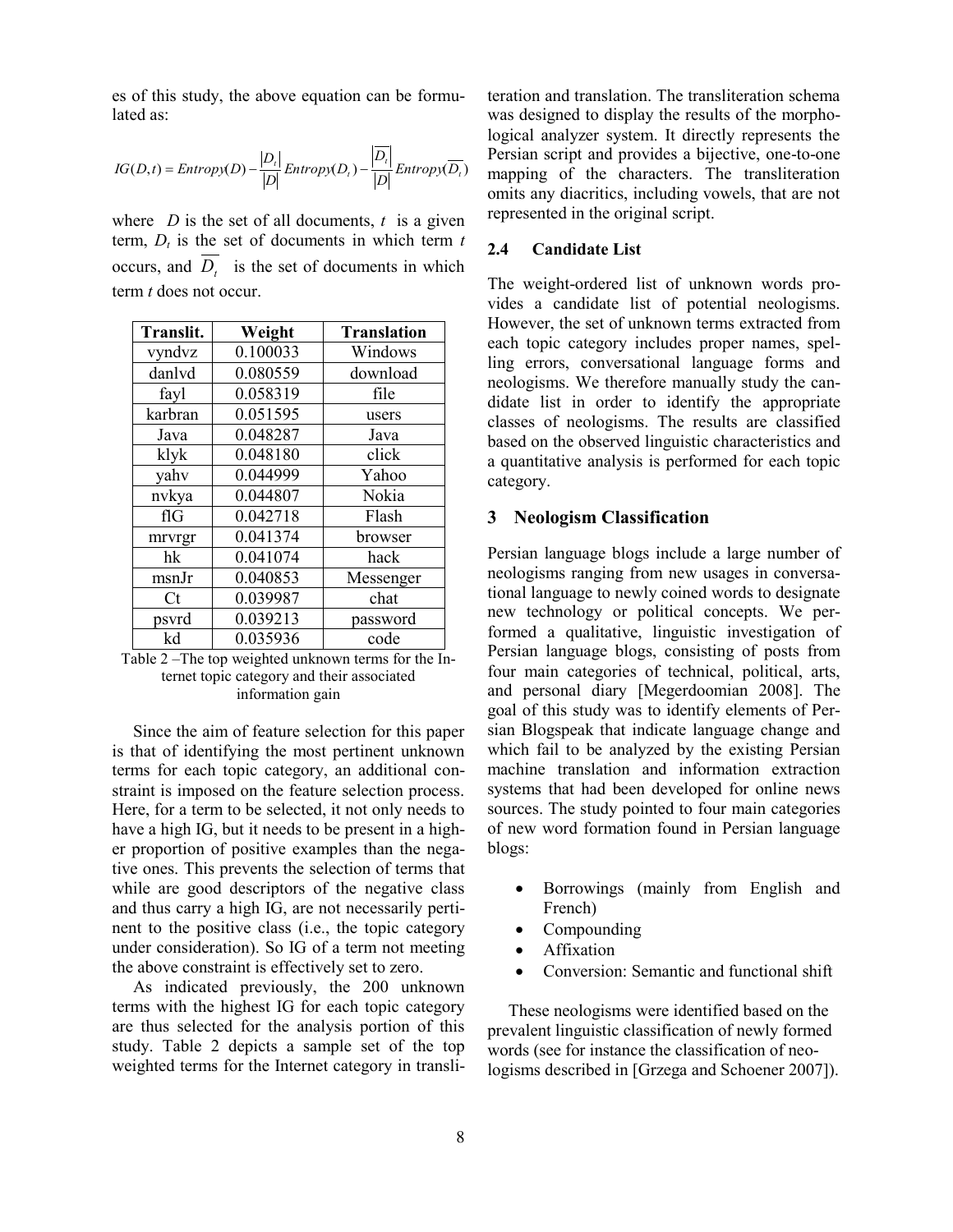These four classes of neologisms are described in more detail in the rest of this section.

### **3.1 Borrowings**

A large number of new loan words can be found in blogs. Although they may sometimes be inserted within the text in the original language, they are generally transcribed into Persian script. These loans are used as regular words and can take Persian inflectional affixes. Some examples are provided in Table 3.

| Persian      | Transcription  | <b>Translation</b> |
|--------------|----------------|--------------------|
| مونيتور      | monitor        | Monitor            |
| فيلتر ينكشون | filteringeshun | their filtering    |
| سايتها       | sâythâ         | sites              |
| يسوردتان     | pasvordetân    | your password      |
| وايرلس       | vâyerles       | Wireless           |
| تانملاين     | tâym lâyn      | Timeline           |
| سكسو اليته   | seksuâliteh    | Sexuality          |
| نو ستالڑ ی   | nostâlji       | Nostalgy           |

Table 3 – Loan words in Persian blogs

An analysis of the occurrence of loans with respect to the various topic domains shows that the Internet category contains a large number of English language loans, whereas the more established scientific domain of medicine tends to use French borrowings. Also within the same category, new technological or scientific additions are generally expressed in English. For instance, in the cinema category, most technical words are of French origin – e.g., اکراى from *écran* 'screen' or تیتراژ from *titrage* 'opening credits'. However, new loans have entered the field from English, e.g., یویشيًا *animeyshen* 'animation'.

### **3.2 Compounding**

Compounding is a productive word-formation process in Persian and refers to cases where two or more roots are combined to form a new word. Examples of compounding include راهکار *râhkâr* (consisting of *râh* 'path' and *kâr* 'work' and now being used to mean 'guideline' or 'solution'); سربرگ *sarbarg* (from *sar* 'head' and *barg* 'leaf, piece of paper' signifying 'letterhead'); and دگرباش *degarbâsh* (formed with *degar* 'other' and *bâsh* 'being', meaning 'queer'). In many cases, however, one of the roots is a borrowing that is combined with a Persian root form. Examples of this multilingual compounding construction include تابىسازی *tâbusâzi* (taboo + to make) 'making taboo' and یًکدوٌلی *linkduni* (link + storage) meaning 'blogroll'.

Recently, there has been a concerted effort by the Persian Language Academy to replace borrowings from foreign languages by equivalent Persian constructions. Thus, the traditional هلیکىپتر *helikopter* 'helicopter' has been replaced by بالگرد *bâlgard*  by combining Persian *bâl* 'wing' and *gard* 'turn'. Similarly, the French loanword اریىٌس *senâryo* 'screenplay' is now being replaced by فیلمنامه *filmnâmé* composed of *film* and *nâmé* 'letter, book'.

Persian has a very productive compounding strategy for forming new verbs where a nominal or adjectival root is combined with a light verb, i.e., a verb that has lost some of its semantic value. Many new verbs, especially in the technical domain, are formed following this construction as illustrated in Table 4.

| Persian                             | <b>Transcription</b> | <b>Translation</b> |
|-------------------------------------|----------------------|--------------------|
| كليک كر دن                          | kelik kardan         | to click           |
| جت کر دن                            | chat kardan          | to chat            |
| اساماس زدن                          | es-em-es zadan       | to send a text     |
|                                     |                      | message            |
| كنسل شدن                            | kansel shodan        | to be cancelled    |
| Table 1 Course und route Council on |                      |                    |

Table 4 – Compound verb formation

## **3.3 Affixation**

New words are often created following a productive word-formation pattern using suffixes. For instance, the agentive suffix *–gar* is used to form هرورگر *morurgar* 'browser' by combining with *morur* 'review', and هگرٌفت *fetne-gar* 'seditious' when combined with *fetne* 'sedition'<sup>2</sup>. Another common affix used to form new words is *–estân* which indicates a place. This suffix can be found in terms like وبالگستاى *veblâgestân* (weblog + -*stan*) 'blogosphere' or کستاىٌلی *linkestân* (link + *-stan*) 'blogroll'.

In addition to the compound verb formation, bloggers have started creating simple verbs by combining the verbal ending *–idan* with nominal

l

<sup>&</sup>lt;sup>2</sup> *Fetne-gar* is a relatively new creation that is used alongside the traditional *fetne-ju* 'seditious'. There is a clear sense among native speakers, however, that *fetne-gar* refers to a person who is more agentive, actively causing discord.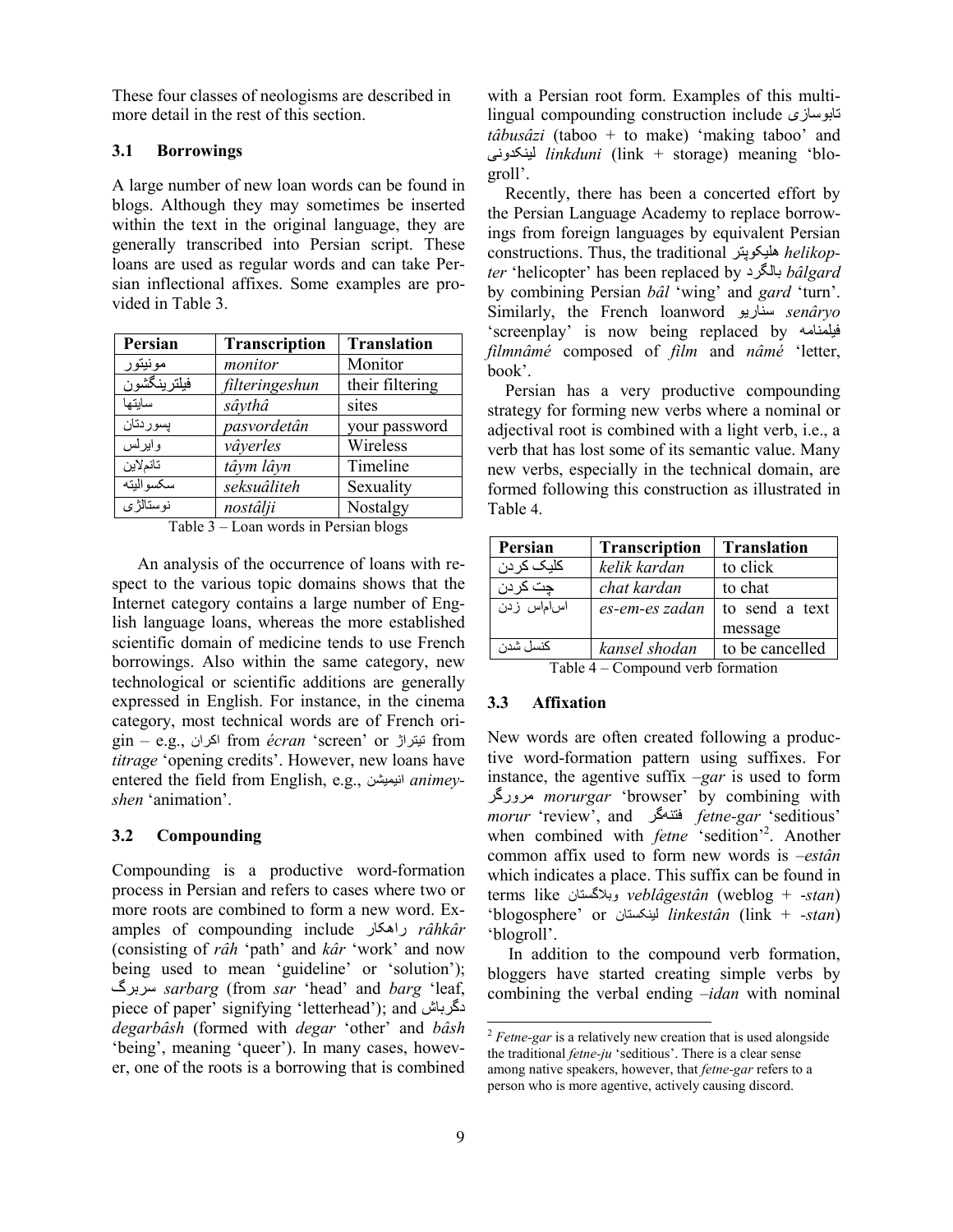roots as in چتیدى *chatidan* 'to chat' or الگیدى *lâgidan* 'to blog'.

## **3.4 Conversion**

Another type of neologism found in Persian language blogs consists of existing words that are being used in a new context, bringing about a

we leave a study of this class of neologisms for future work.

## **4 Topic and Neologism Correspondence**

An investigation of the neologisms for each topic category clearly suggests that there is a close relationship between the class of neologisms and the



Figure 1 – Loan neologisms across topic categories

semantic shift. In certain instances, the part-ofspeech category may also shift. One example is the adjective شفاف *shafâf* 'transparent' that is being used more and more frequently as an adverb in political contexts with the meaning 'openly, transparently'.

This category, however, is difficult to detect automatically with the methodology used since these words already exist in traditional lexicons and are not tagged as unknowns by the morphological parser. Identifying conversions and semantic shifts currently requires a manual exploration of the data; topic domain.

Starting from the weight-ordered candidate list for each topic category, we manually examined and labeled each unknown word according to the neologism classification described in Section 3. In order to identify the correct class, each unknown word was considered within its context of occurrence in the corresponding blog posts and classified according to the usage within the sentence. In addition, proper names, conversational forms of existing words, and spelling errors were tagged separately.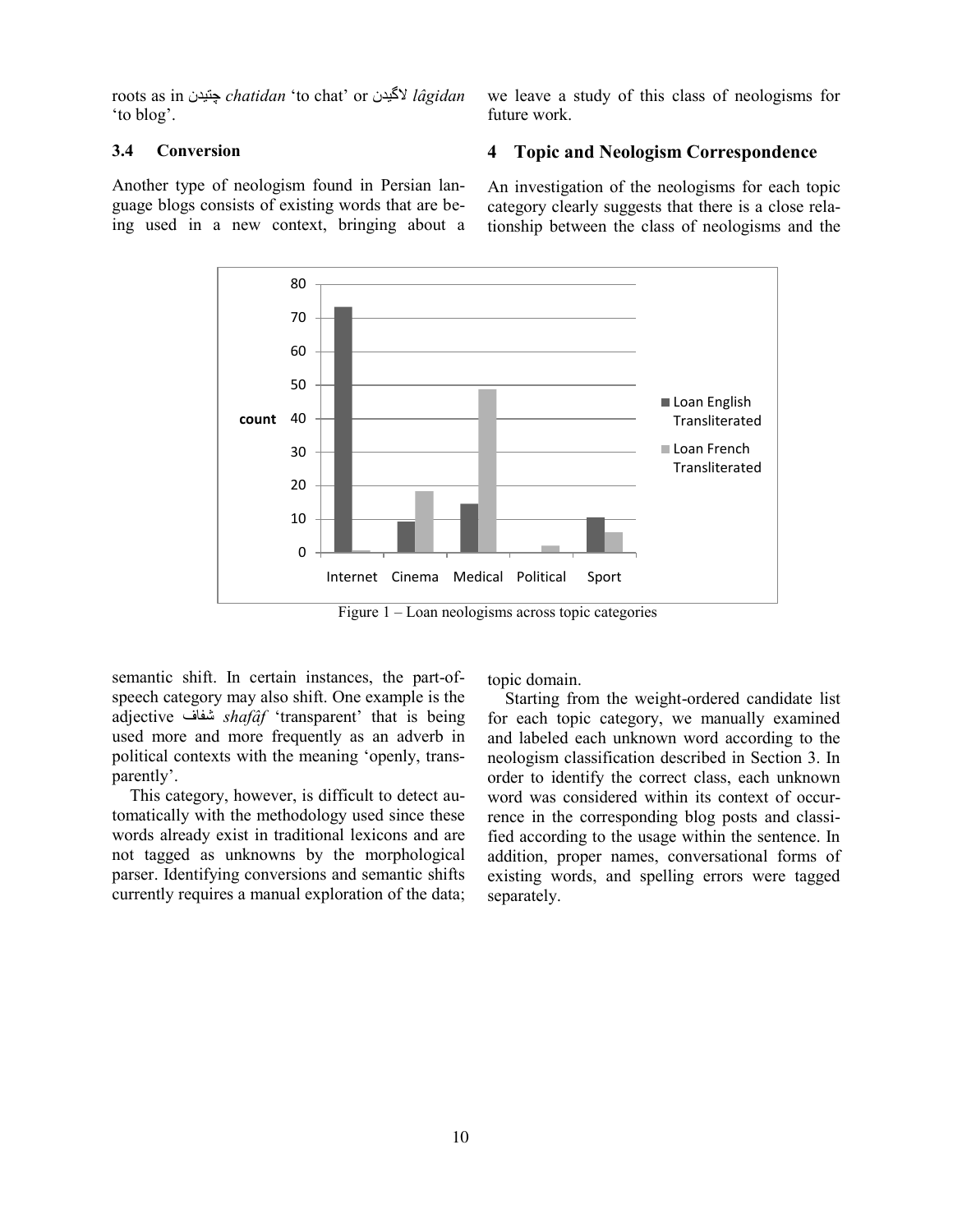

Figure 2 – Pairwise comparison of Internet blogs and other topics for English loans



Figure 3 – Pairwise comparison for Medical blogs and other topics for French loans

Figure 1 illustrates the correspondence of the number of borrowings per topic category in the corresponding candidate list. The results show that the most common way of forming new words within blogs dealing with Internet and computer technology is to use borrowings from English. In the medical domain, however, most neologisms are scientific terms borrowed mainly from the French language. The domain of cinema and theatre also includes a large number of loans from French. However, most of the French loans across topics seem to be older borrowings while the newer loans (i.e, within the last three to five years) are almost always from the English language. A statistical analysis of the results indicate that these correspondences are significant as shown in Figure 2 for English loans and in Figure 3 for French loans. Figure 2 illustrates a pairwise comparison between the Internet category and other blog topics based on the average percentage of documents in which a given term from the English loan neologism category is included. (\*) indicates a statistically significant difference between the two percentages. Figure 3 shows a similar result for the pairwise comparison between the Medical category and other topics for the French loan class.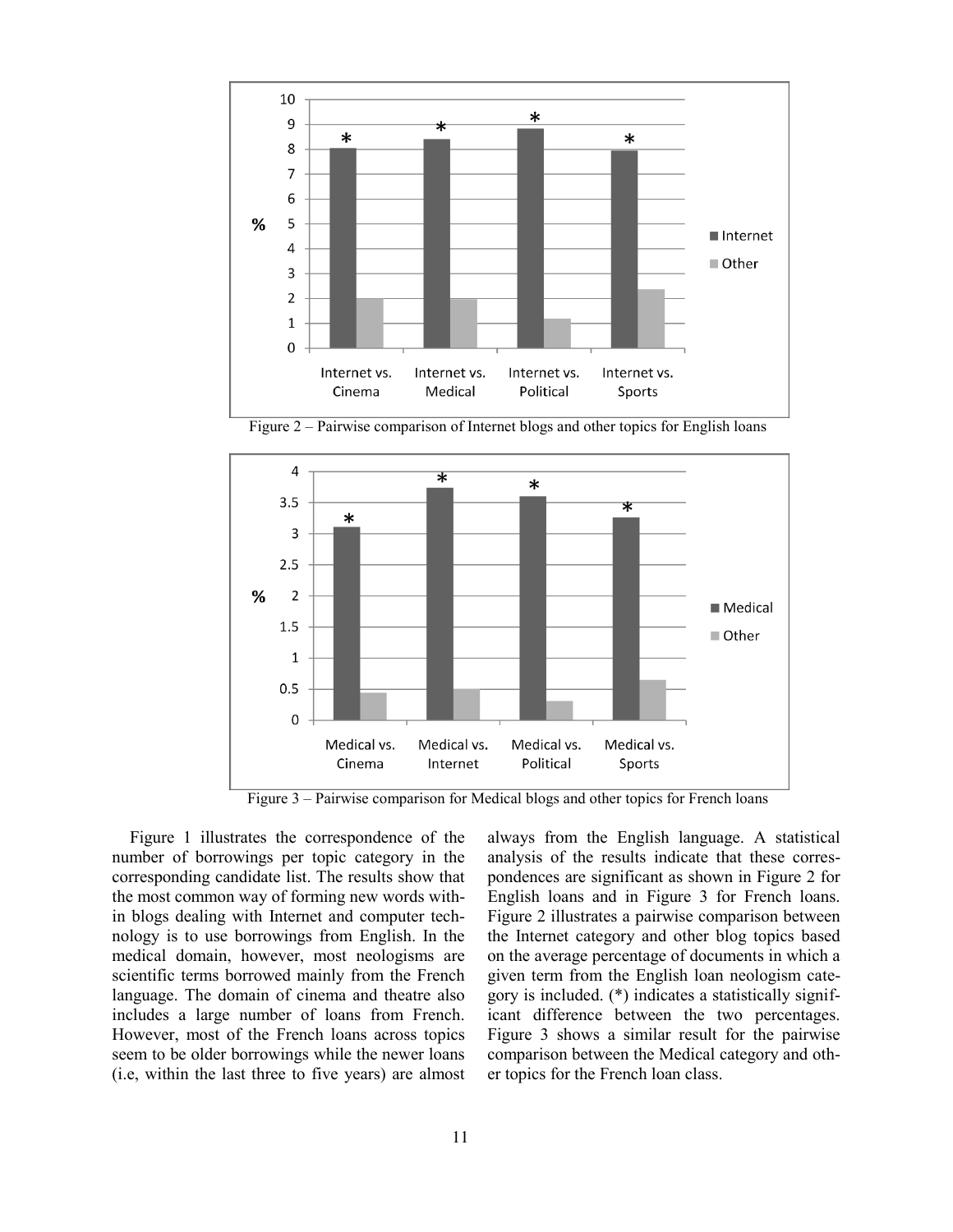Figure 4 shows the relative usage of affixation and compounding strategies for the creation of new words. Although affixation is used to some degree in both the Internet and medical domains, they do not occur as often as the English or French loans (cf. Figure 1 above). Interestingly, the blogs that fall within the political topic category do not make much use of borrowings from English and French. Instead, they tend to create new words by applying productive affixation and compounding strategies. In most instances, the words used to form neologisms in the politics category are based on words of Arabic and Persian origin. Figure 5 illustrates the pairwise comparison between the Political and other blog topics based on the average percentage of documents in which a given term from the affixation and compounding class of neologisms is included. (\*) indicates a statistically significant difference between the two percentages.

Hence, while the Internet blogs make heavy use of English loans in the creation of new words, political blogs tend to use affixation and compound strategies for word-formation. These results sug-



Figure 4 – Affixation and compounding strategies for the creation of new words across various blog topics



Figure 5 – Pairwise comparison for Political blogs and other topics for affixation and compounding